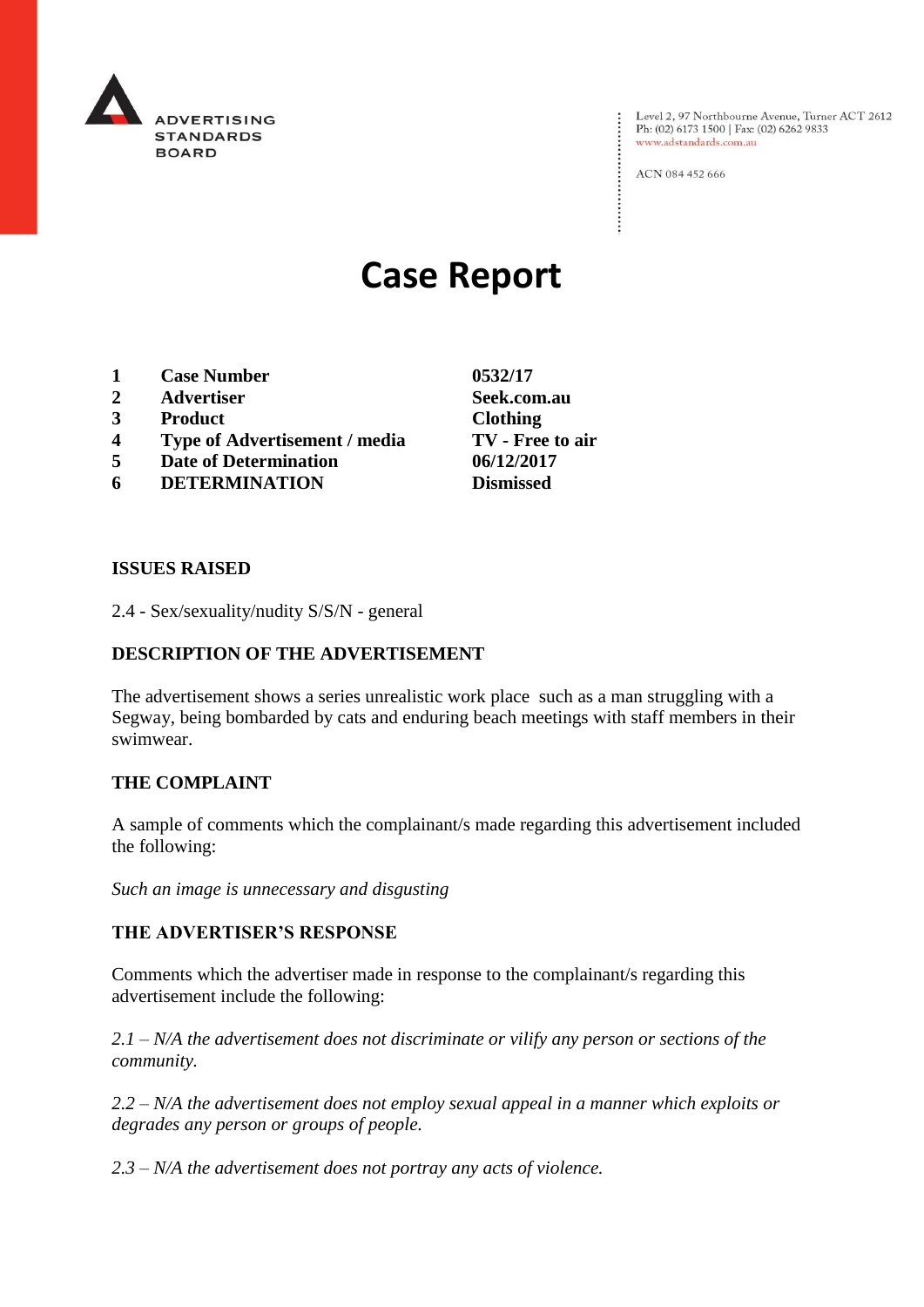*2.4 – N/A the advertisement does not portray sex or sexuality in any form. For approximately three seconds towards the end of the advertisement, the advertisement contains a scene of a 'beach meeting' at which actors are sitting around a board table in swimwear. This shot is captured from afar. Subsequently, and for approximately three seconds, there is a close up of the talent's face with an actor wearing swimwear beside him. This close up is intended to portray the talent's sense of discomfort at his new job. The scenes in which actors wear swimwear are brief, and the actors in the advertisement are completely and appropriately covered at all times. The target audience of the advertisement is 25-54 year olds, a mature age group. Given this, and the lack of any nudity, we submit that the advertisement treats sex, sexuality and nudity sensitively having regard to the audience.*

*The advertisement has been widely disseminated at various times over the last 18 months without controversy. The advertisement was first aired on most free to air channels in March 2016, in May and June 2016 and October and November 2017, for a total of eight weeks. It has also been shown online during those same periods for a total of 19 weeks.*

*2.5 – N/A the advertisement does not contain any strong or obscene language, and the language used within the advertisement is wholly appropriate in the circumstances.*

*2.6 – N/A the advertisement does not contain any scenes which are contrary to prevailing community standards on health and safety.*

*2.7 – N/A the advertisement was clearly distinguishable as advertising as it was shown during a commercial break and the last scene displays SEEK's name and logo, product name, and a voice over states: "Seek Company reviews. Real reviews by real employees".*

### **THE DETERMINATION**

The Advertising Standards Board ("Board") considered whether this advertisement breaches Section 2 of the Advertiser Code of Ethics (the "Code").

The Board noted the complainants' concerns that the advertisement shows a man in swimwear that shows his penis.

The Board viewed the advertisement and noted the advertiser's response.

The Board considered whether the advertisement was in breach of Section 2.4 of the Code. Section 2.4 of the Code states: "Advertising or Marketing Communications shall treat sex, sexuality and nudity with sensitivity to the relevant audience."

The Board noted that the advertisement shows an office scenario with various outrageous scenes. The boss is showing a new employee around and the scenes include bunny day, office segways and meetings in a ball pit. The final scene shows a board room scenario with the office staff seated at the table wearing swimwear. The man presenting is also in swimming briefs and the final scene is a close up of the new employee and next to him is the man in swimming trunks. The tagline reads "discover a workplace that's right for you" and the Seek logo.